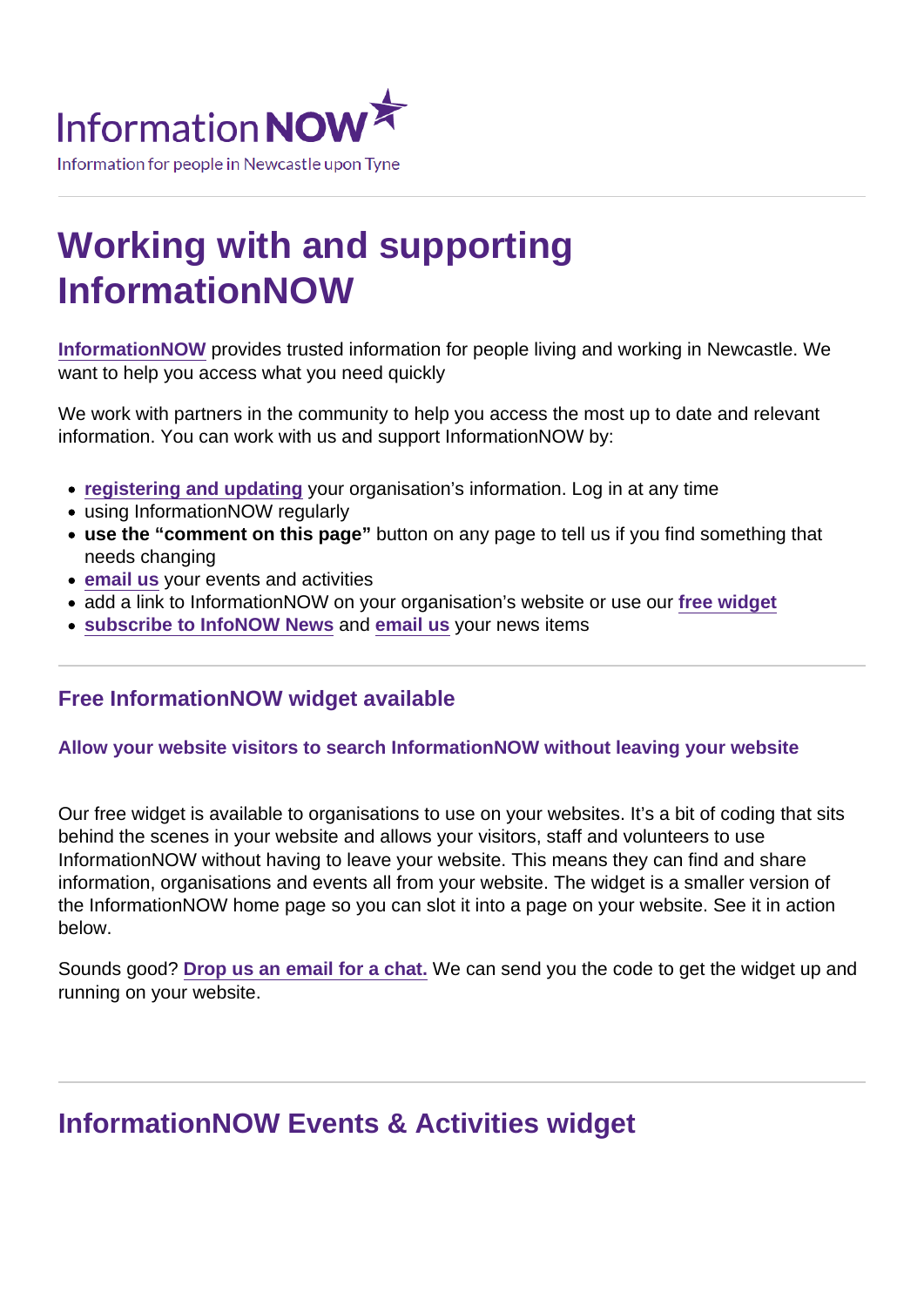Our free Events & Activities widget gives you a live feed of the upcoming events in Newcastle. You can include this on your website to let your visitors see what's on this week.

It's a bit of coding that sits behind the scenes in your website and allows your visitors, staff and volunteers to use InformationNOW without having to leave your website. Sounds good? [Drop us](mailto:InformationNOW@newcastle.gov.uk?subject=InformationNOW widget)  [an email for a chat.](mailto:InformationNOW@newcastle.gov.uk?subject=InformationNOW widget) We can send you the code to get the widget up and running on your website.

### InfoNOW News

We reach over 1,300 people in Newcastle each week with our free InfoNOW News email. Each week we highlight the new and updated information on InformationNOW, upcoming events and activities and much more. You can [subscribe to InfoNOW News](https://www.informationnow.org.uk/news/) and [email us](mailto:informationnow@newcastle.gov.uk) your news items

#### Promotional materials available

Want to signpost people you work with to InformationNOW?

You can download our free resources below to use on your website, social media or to print and display in your venues.

[Contact us if you need hard copies](mailto:InformationNOW@newcastle.gov.uk) of these posters, bookmarks or postcards. We also have pop up banners available to loan for events.